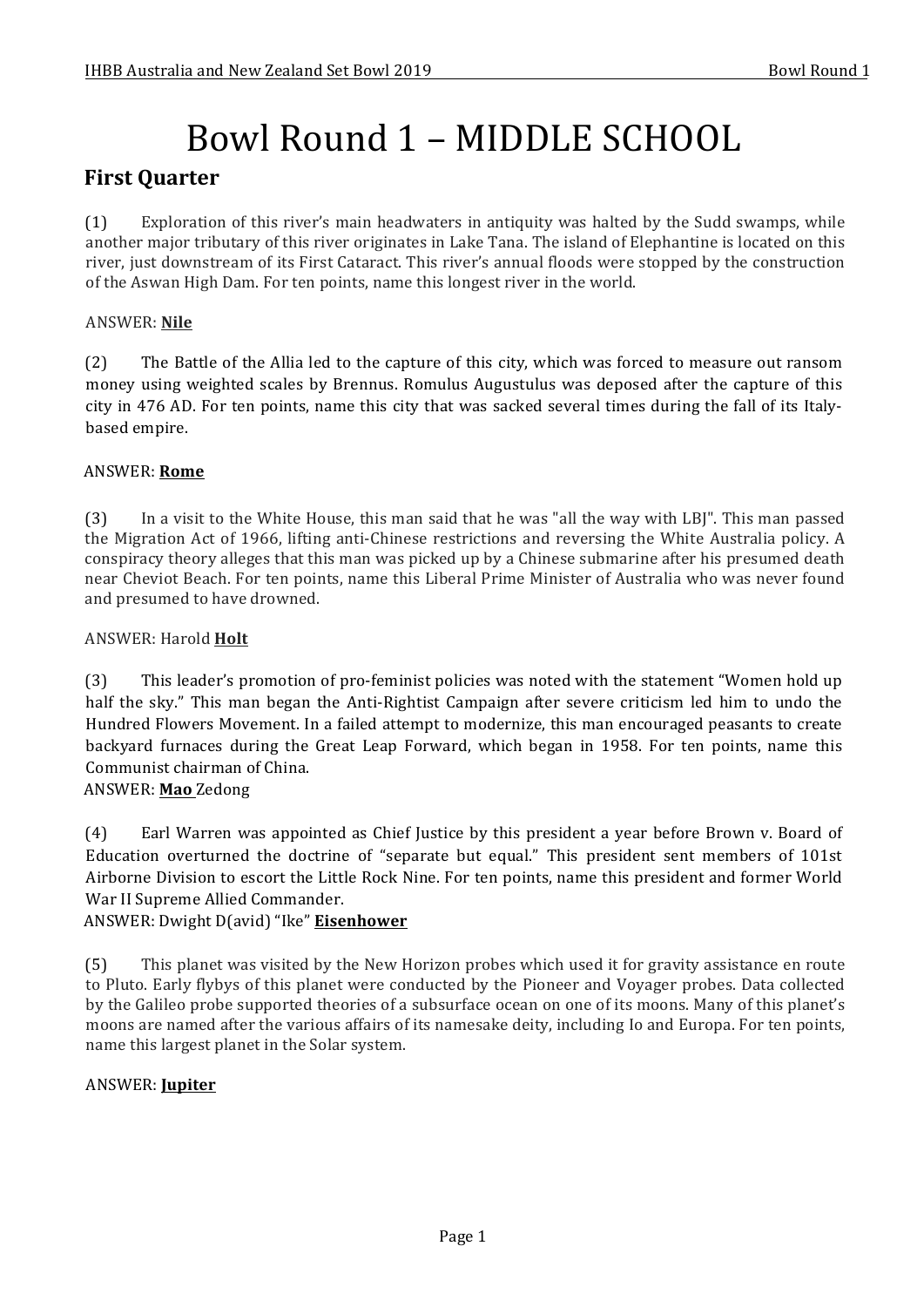(6) A character in one work by this author imagines a ring that makes the wearer invisible, the Ring of Gyges. This author described The Allegory of the Cave and the benefits of rule under a "philosopherking" in a political theory tract called *The Republic*. For ten points, name this Ancient Greek philosopher, a student of Socrates and teacher of Aristotle.

## ANSWER: **Plato**n

(7) Spanish Republican exiles in the Second Armored Division were the first force to enter this city during its liberation, after which the Legal Purge occured. Dietrich von Choltitz famously refused orders from Hitler to destroy this city. Both conquering German forces and liberating Allied forces held victory parades in this city's Champs-Élysées. For ten points, name the capital of France.

## ANSWER: **Paris**

# **Second Quarter**

(1) This dynasty was challenged by followers of the Celestial Masters, who launched the Five Pecks of Rice rebellion. Sima Oian [pr. CHEE-an] compiled the Records of the Grand Historian under this dynasty, which became the first to use the civil service examination and linked itself to Rome using an overland trade route. For ten points, name this ancient dynasty that shares a name with the majority ethnic group of China.

ANSWER: **Han** Dynasty

BONUS: Merchants in the Han Dynasty developed this trade route between China and Europe, named for the primary textile commodity traded along it. ANSWER: **Silk Road** (or **Silk Route**)

(2) Bernard L Austin presided over an inquiry into the loss of one of these objects in April 1963. One of these objects belonging to Argentina, the San Juan, disappeared in November 2017. The largest type of these objects ever built was the Soviet Typhoon class, and many of them are nuclear powered and intended to carry ballistic missiles. For ten points, name these objects exemplified by Nazi Germany's U-Boats

## ANSWER: **Submarines**

BONUS: In 1943, a US submarine attacked the *Yamato*, which was the largest type of which ship ever built?

## ANSWER: **Battleship**

(3) One revolt in this city began when Jan Palach set himself on fire in this city's Wenceslas Square. Alexander Dubcek [doob-check] implemented "socialism with a human face" as part of a period of liberalization in 1968 known as this city's "Spring." Soviet tanks eventually rolled into, for ten points, what capital city of Czechoslovakia?

ANSWER: **Prague** (accept **Prague** Spring)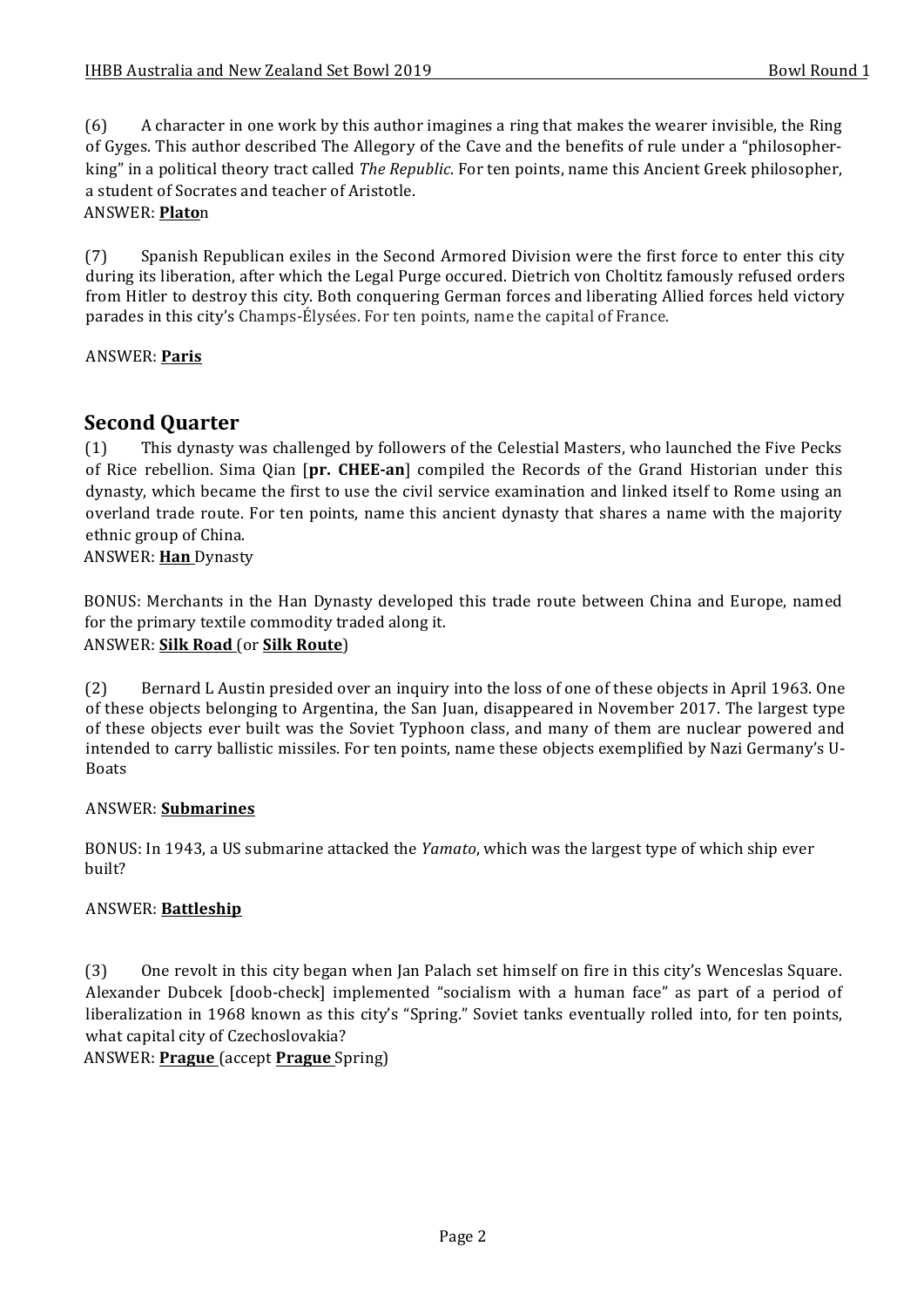BONUS: The Prague Spring was crushed by a coalition of troops from this pro-Soviet alliance. This alliance, meant to combat NATO, avoided using East German troops to avoid memories of the 1938 Nazi invasion.

## ANSWER: **Warsaw Pact**

(4) This country is where Prince Dipendra murdered ten members of its royal family in 2001. This country was then led by King Gyanendra, the only Hindu monarch, until this country became a republic in 2008. A section of a mountain is named for a New Zealand mountaineer who ascended it with Tenzing Norgay in 1953. For ten points, name this Himalayan country, home to the southern side of Mt. Everest.

## ANSWER: **Nepal**

BONUS: A major earthquake caused damage throughout which capital of Nepal in 2015? ANSWER: **Kathmandu**

(5) This ruler attempted to protect shipping from British warships by forming the League of Armed Neutrality. This ruler's conquests were confirmed in the Treaty of Kuchuk-Kainarji, cementing the end of the Crimean Khanate. Three partitions of Poland were overseen by this ruler, who took power after her lover Grigory Orlov helped overthrow Peter III. For ten points, name this enlightened tsarina of Russia.

## ANSWER: **Catherine the Great** (accept **Catherine II**)

BONUS: This kingdom joined the League of Armed Neutrality under the rule of Gustav III, who was assassinated in his capital of Stockholm. ANSWER: **Sweden**

(6) The masses of these entities are governed by the whole number rule as described by Francis Aston, whose cousin Margaret Todd suggested a name for these entities from the Greek for "at the same place." One of the 15 of these entities for carbon is used in radioactive dating, has a half-life of 5,700 years, and has eight neutrons instead of the more stable six-neutron form. For ten points, give this term for variants of the same element that have different atomic masses. ANSWER: **isotope**s

BONUS: This element is most commonly found with an atomic mass of 238, but its 235 isotope is fissile and thus usable in nuclear weapons like Little Boy. ANSWER: **uranium** (accept **U**-235 and/or **U**-238)

(7) This politician, who signed the Therapeutic Abortion Act as governor, supported Barry Goldwater in his "A Time for Choosing" speech at the 1964 RNC. The Iran-Contra Affair occurred during this President's second term. George H.W. Bush served as this man's Vice President. Jimmy Carter was succeeded by, for ten points, what Republican politician who was elected President in 1980? ANSWER: Ronald **Reagan**

BONUS: Ronald Reagan served as Governor of this western state from 1967 to 1975, where he put down student protests at Berkeley. ANSWER: **California**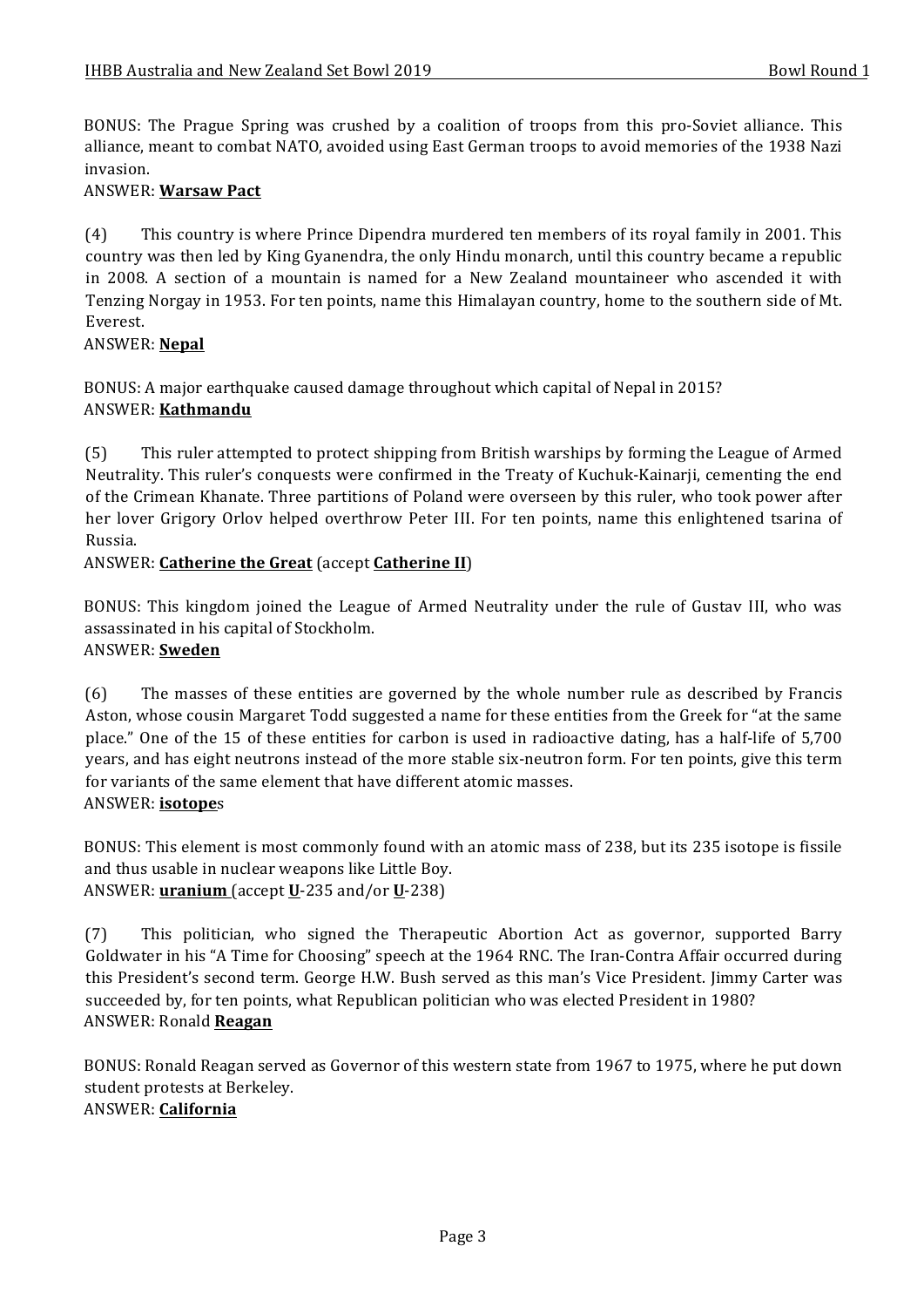(8) In 1975, the CIA made estimates on this country's military efforts by counting the number of baseball diamonds built in Angola. Similarly, in 1970, the presence of a soccer field instead of baseball diamonds on Cazo Alcatraz in this country's port of Cienfuegos suggested to the CIA that the Soviet Union, not this country, was building naval infrastructure here. For ten points, name this country that hosted a set of Soviet-deployed missiles in 1962, leading to a namesake "crisis." ANSWER: **Cuba**

BONUS: Legend holds that this Cuban dictator once tried out for the New York Yankees. He was succeeded as leader by his brother Raul.

ANSWER: Fidel **Castro**

# **Third Ouarter**

The categories are ...

- 1. Singapore
- 2. Roman Engineering
- 3. Asian Landmarks

## **Singapore**

Name the...

 $(1)$  Two colors it used for its national flag **ANSWER Red and white** 

(2) Country it gained its independence from 1965 ANSWER: **Malaysia**

(3) Nation it was a crown colony of, currently led by Elizabeth II ANSWER: **United Kingdom** (Or Great **Britain**)

(4) First Prime Minister of Singapore and father of Lee Hsien Loong. ANSWER: **Lee Kuan Yew**

(5) Sport in which Joseph Schooling competed at the 2016 Olympics, where he beat Michael Phelps in one race ANSWER: **Swimming**

(6) North Korean leader who Donald Trump met with in Singapore in 2018. ANSWER: **Kim Jong Un** (prompt on Kim)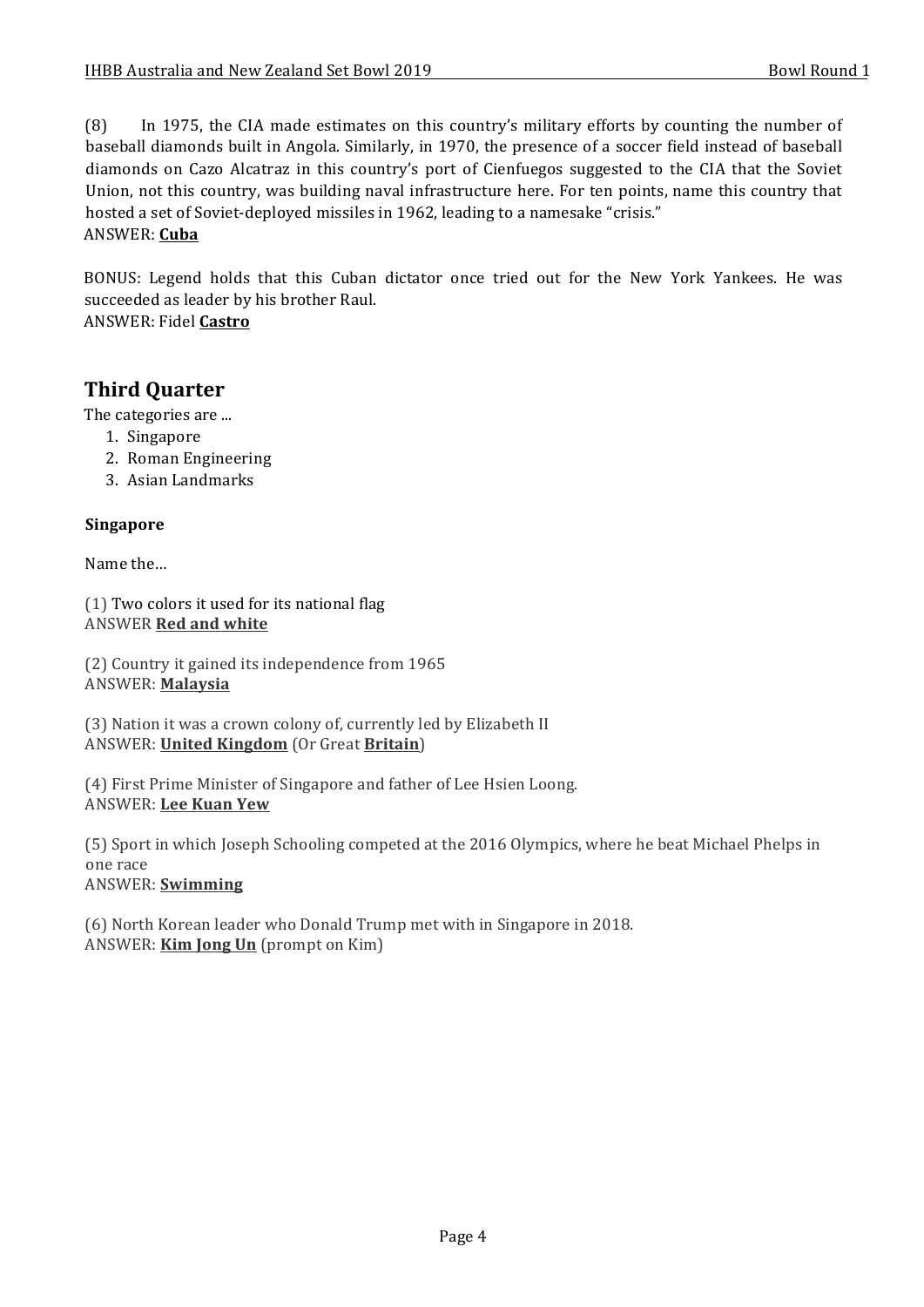## **Roman Engineering**

Name the...

(1) Type of project that included the Appian Way, which connected Rome and Brindisi.

## ANSWER: **road**s

(2) Type of bridge, such as the Pont du Gard, that transports water from a source to a city. ANSWER: **aqueduct**s

(3) Largest amphitheater in the world, built in Rome in the 70s AD. ANSWER: **Colosseum** (accept **Flavian Amphitheater**)

 $(4)$  Public facilities that included a caldarium and a frigidarium. ANSWER: **bath**s (accept **thermae** and/or **balneae**)

(5) Largest chariot racing stadium in Rome, which could fit hundreds of thousands of spectators. ANSWER: **Circus Maximus** (prompt on Circus)

(6) River into which Rome's sewer system, the Cloaca Maxima, emptied ANSWER: **Tiber**

## **Asian Landmarks**

Name the...

(1) 13,000-mile-long fortification, mostly built during the Ming Dynasty to keep out the Mongols. ANSWER: Great Wall of China

(2) Mausoleum built in the 17th century for the wife of Shah Jahan. ANSWER: **Taj Mahal**

(3) City where slave labor was used to build the Buri Khalifa, the tallest building in the world.

## ANSWER: **Dubai**

(4) Country where the first shinkansen, or bullet train, opened in 1964. ANSWER: **Japan**

(5) Railroad that connects Moscow and Vladivostok and was finished in 1916. ANSWER: **Trans-Siberian** Railway

(6) Dam on the Yangtze River that was planned for much of the 20th century, the largest dam in China.

# ANSWER: **Three Gorges** Dam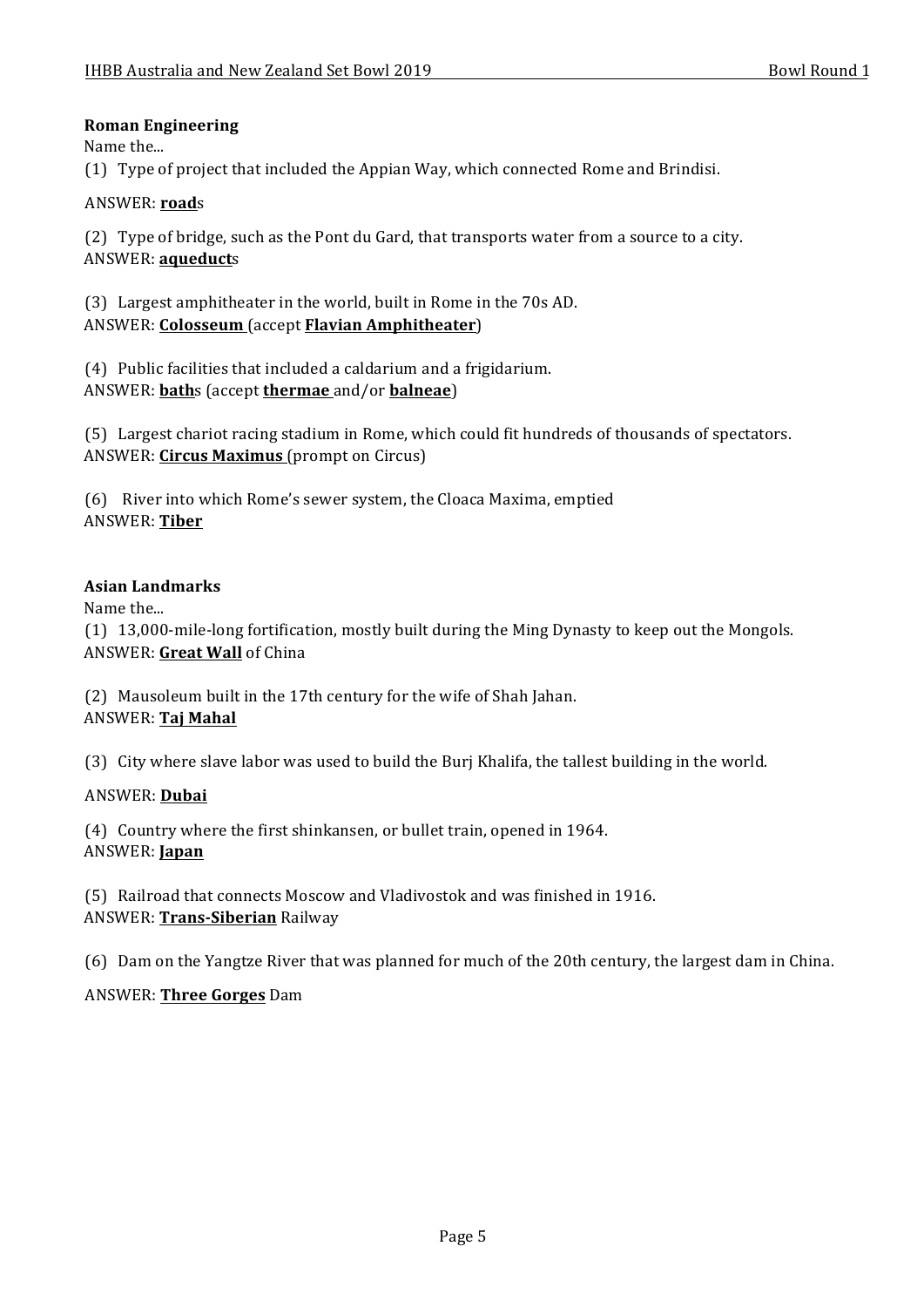# **Fourth Ouarter**

(1) One of these works named One Single Night was written by Thomas Sankara. Another one of these works refers to "the only remaining daughter of the Carolingian Empire". One of these **works is named** (+) Dabrowski's Mazurka, while a well known one of these contains the phrase "Arise, Arise, Arise". Francis Scott Key wrote the lyrics to one of these works which contains the **phrase** (\*) "by the dawn's early light". For ten points, name these musical works which include "God save the Oueen."

# ANSWER: **National Anthem**s

(2) **This politician's constitutional authority was the subject of the Humble Petition and** Advice. This figure's massacre of civilians during the siege of  $(+)$  Drogheda [drow-duh] led him to be reviled in Ireland. This man and his son-in-law, Henry Ireton, commanded the left and right **wings of Thomas Fairfax's (\*)** New Model Army during a victory at Naseby. For ten points, name this Lord Protector of England following the English Civil War. **ANSWER: Oliver Cromwell** 

(3) **During this conflict, Rear Admiral David Price committed suicide during a failed port <u>siege. The Battle of Alma occured during this conflict, as did the failed Siege of Petropavlovsk.</u>** Lord Raglan's forces won this conflict's Battle of (+) Balaclava which was the subject of a famous **Tennyson poem. The Anglo-French victory at the Siege of Sevastopol occured during, (\*)** for ten points, what conflict named after a peninsula in the Black Sea?

Answer: **Crimea**n War

(4) Leaders of this nation derived their title from the phrase "tent government." One leader **<u>of this nation won a battle through the ingenious use of arquebuses to puncture the armor of </u>** cavalry; his ally would win the Battle of  $(+)$  Sekigahara to take control of this nation and form a **bakufu.** Matthew (\*) Perry's black ships forced this nation to sign a treaty with the U.S., ending its isolationism. For ten points, name this country ruled by Tokugawa Ieyasu. ANSWER: **Japan** (accept **Nippon** or **Nihon**)

(5) In December 2018, Colin O'Brady completed a 921-mile journey across this region, **finishing with a stretch of 32 hours without sleep. The Nimrod (+) expedition attempted a** journey in this region, where it was based in McMurdo Sound. In 1915, Sir Ernest Shackleton lost **the Endurance in an (\*)** ice flow while exploring, for ten points, what continent where Roald Amundsen led the first party to reach the South Pole?

ANSWER: **Antarctica** (accept **South Pole** until "continent" is mentioned)

(6) **This battle was fought concurrently with an engagement at Wavre [pr. wahv], leading to the absence of Emmanuel Grouchy. The arrival of Gebhard von (+) Blucher's Prussians helped turn the tide of this battle, which ended the Hundred Days and forced its loser into exile in (\*)** St. Helena. For ten points, name this 1815 battle in which Wellington defeated Napoleon for the last time. ANSWER: Battle of **Waterloo**